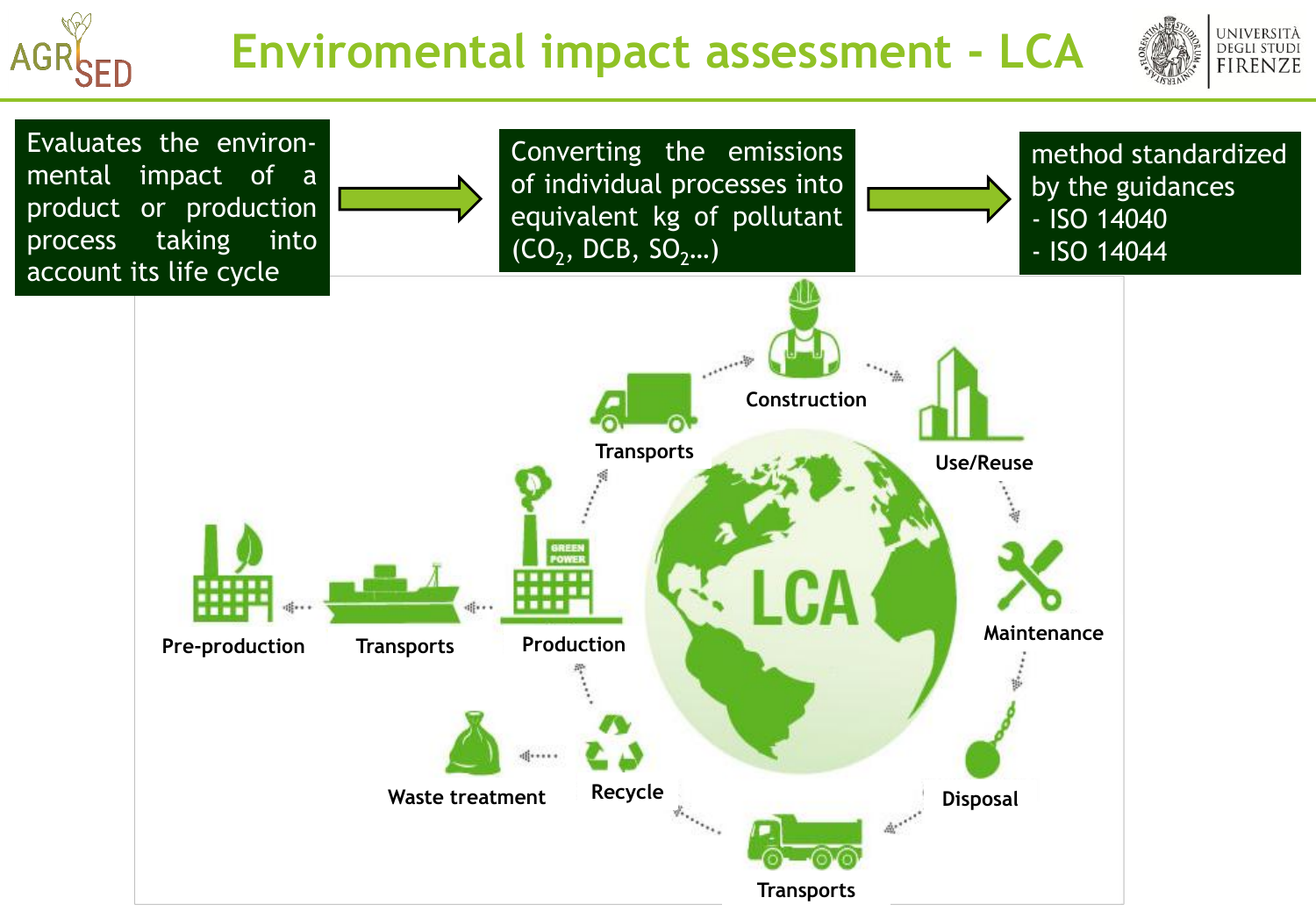



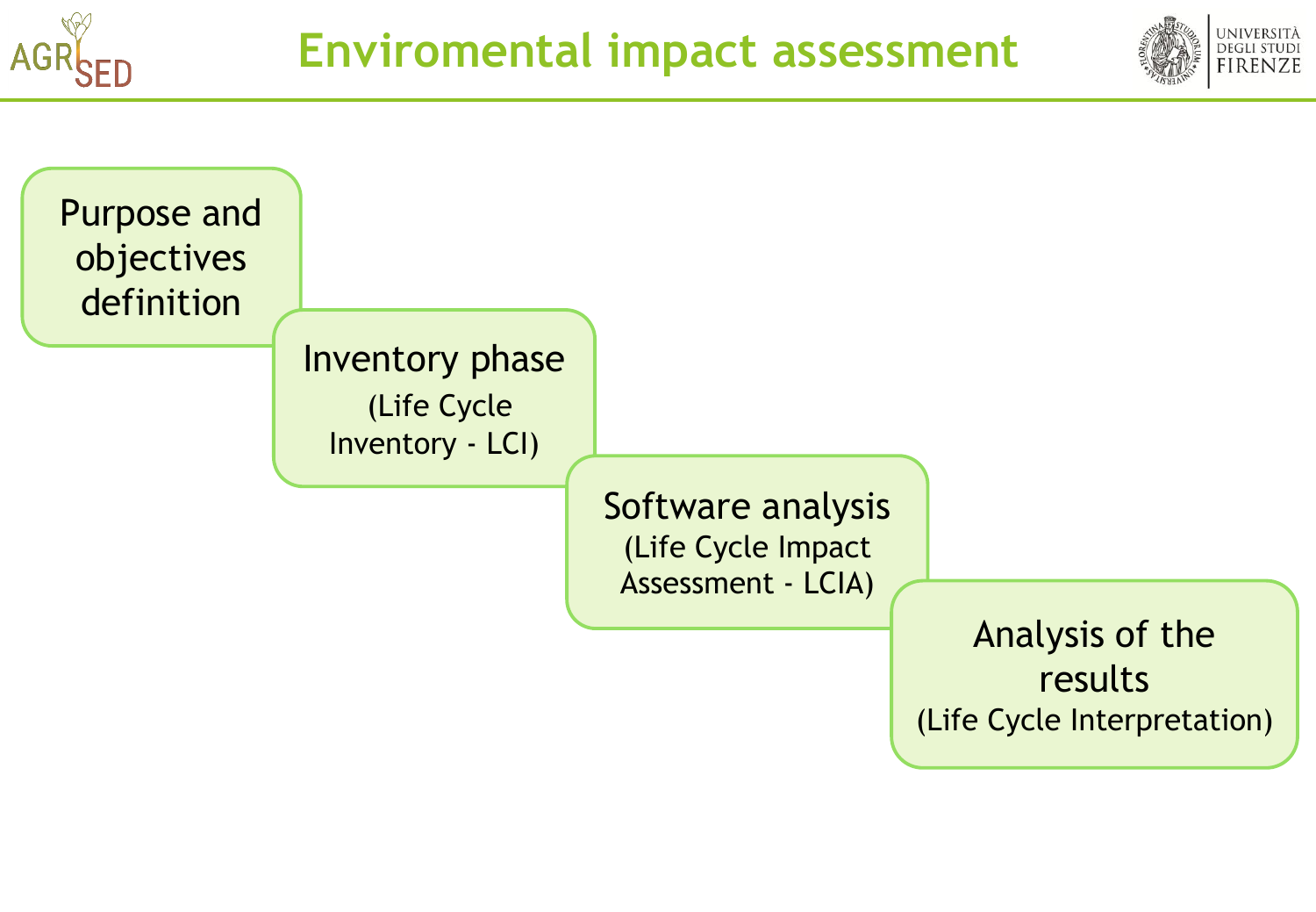





Data are collected through measurements, interviews, publications and scientific articles

Water use

- Cultivated plants tipology
- Use of fertilizers and pesticides
- ❖ Energy consumption
- \* Types and volume of substrates
- $\div$  Transportations (trains, trucks, etc.)
- **❖ Cultural interventions** (prunings, fertilization, etc.)
- ❖ Mechanized process
- Other inputs

IMPORTANT

get a clear picture of the ACTUAL cultivation methods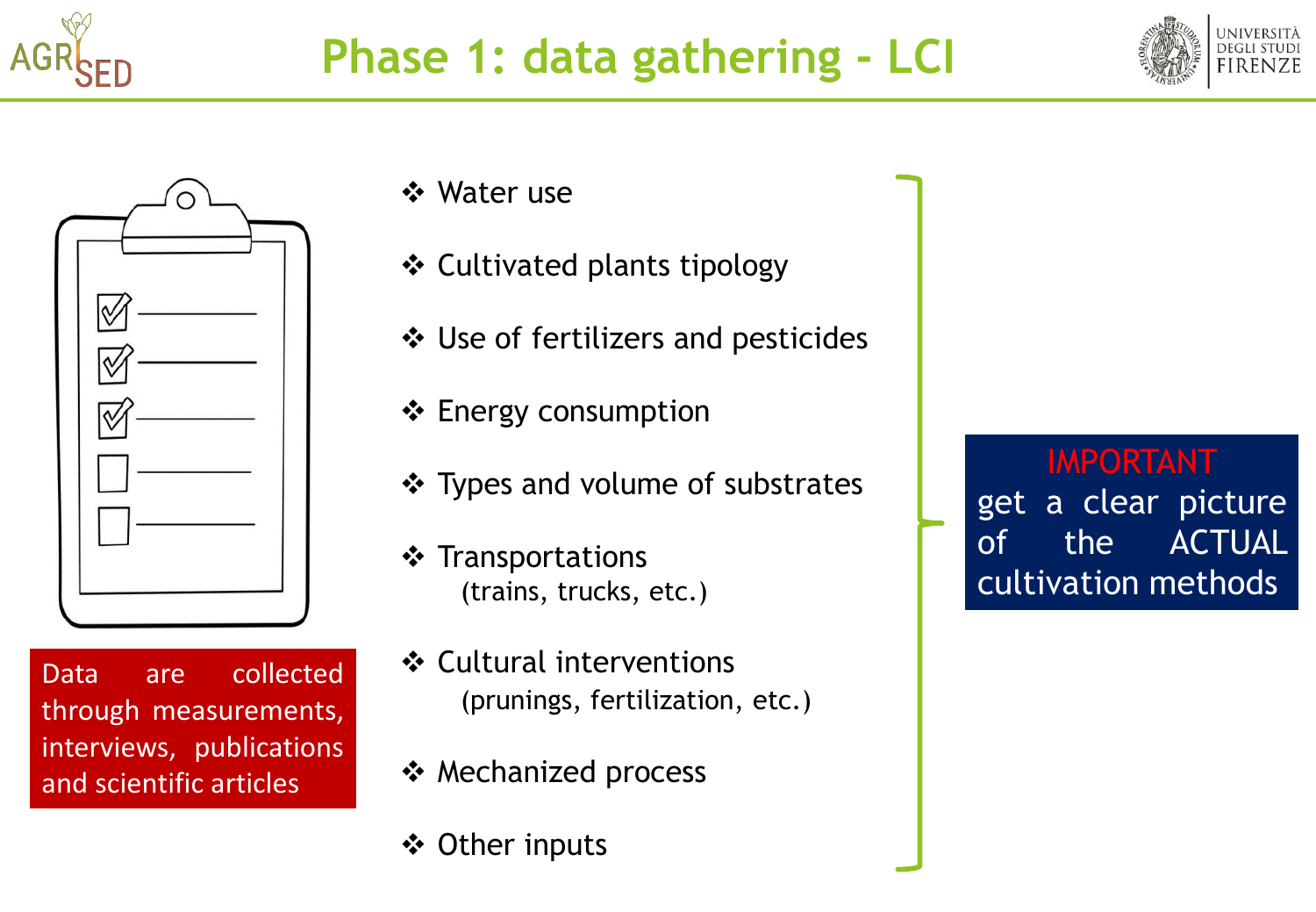





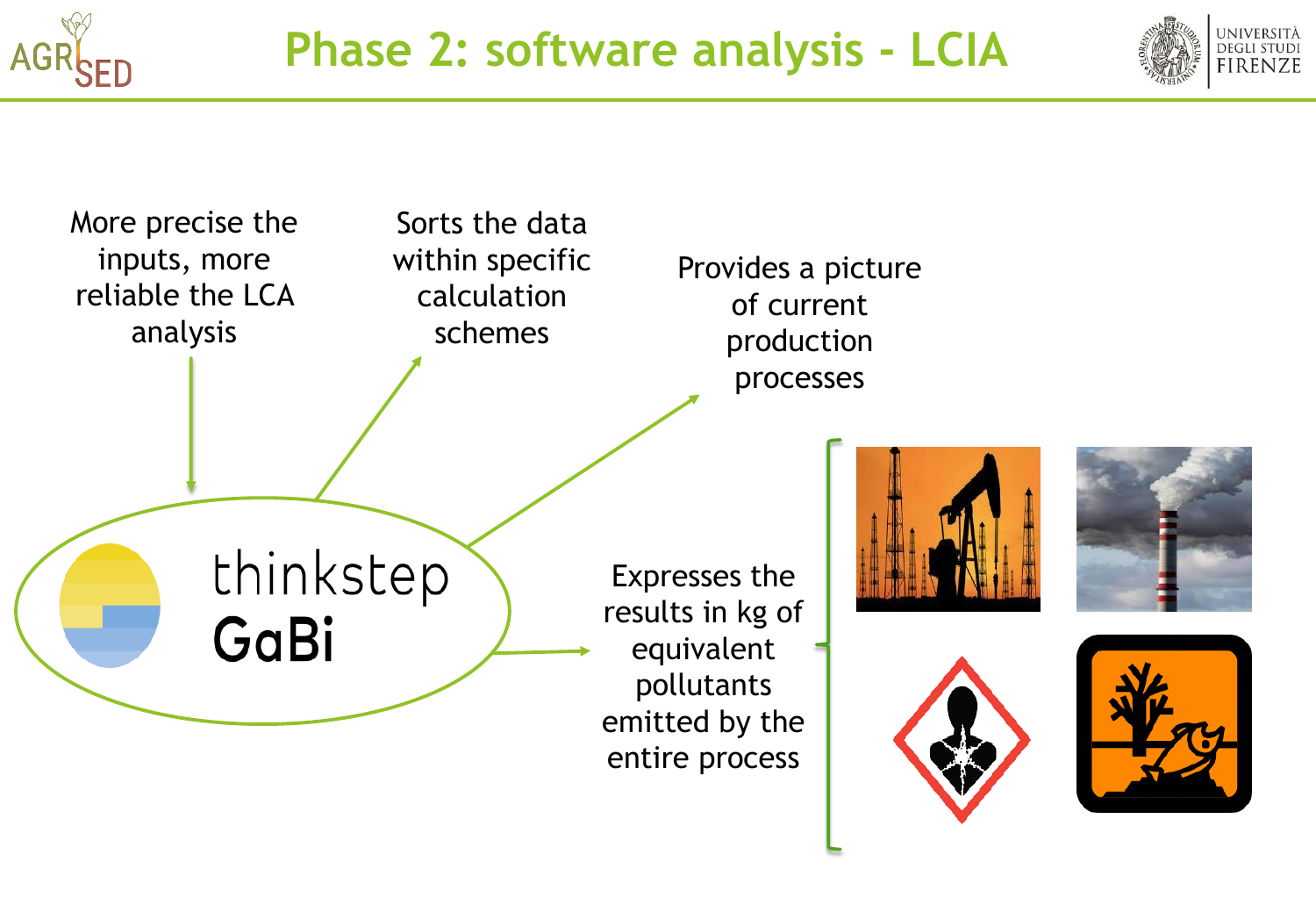## **Phase 3: LCA application to the innovations proposed**

- Starting from the reference framework obtained in the previous phase
- Introduction of the Inputs connected to the innovations considered in the project
- Possibility of measuring with considerable precision the effect of these innovations on the production chain
- Possibility of evaluating improvement scenarios, providing a measure of environmental performance due to technical innovations

Has the supply chain improved its environmental performance?

Are the innovations introduced more sustainable?

How many pollutants do I emit at the moment?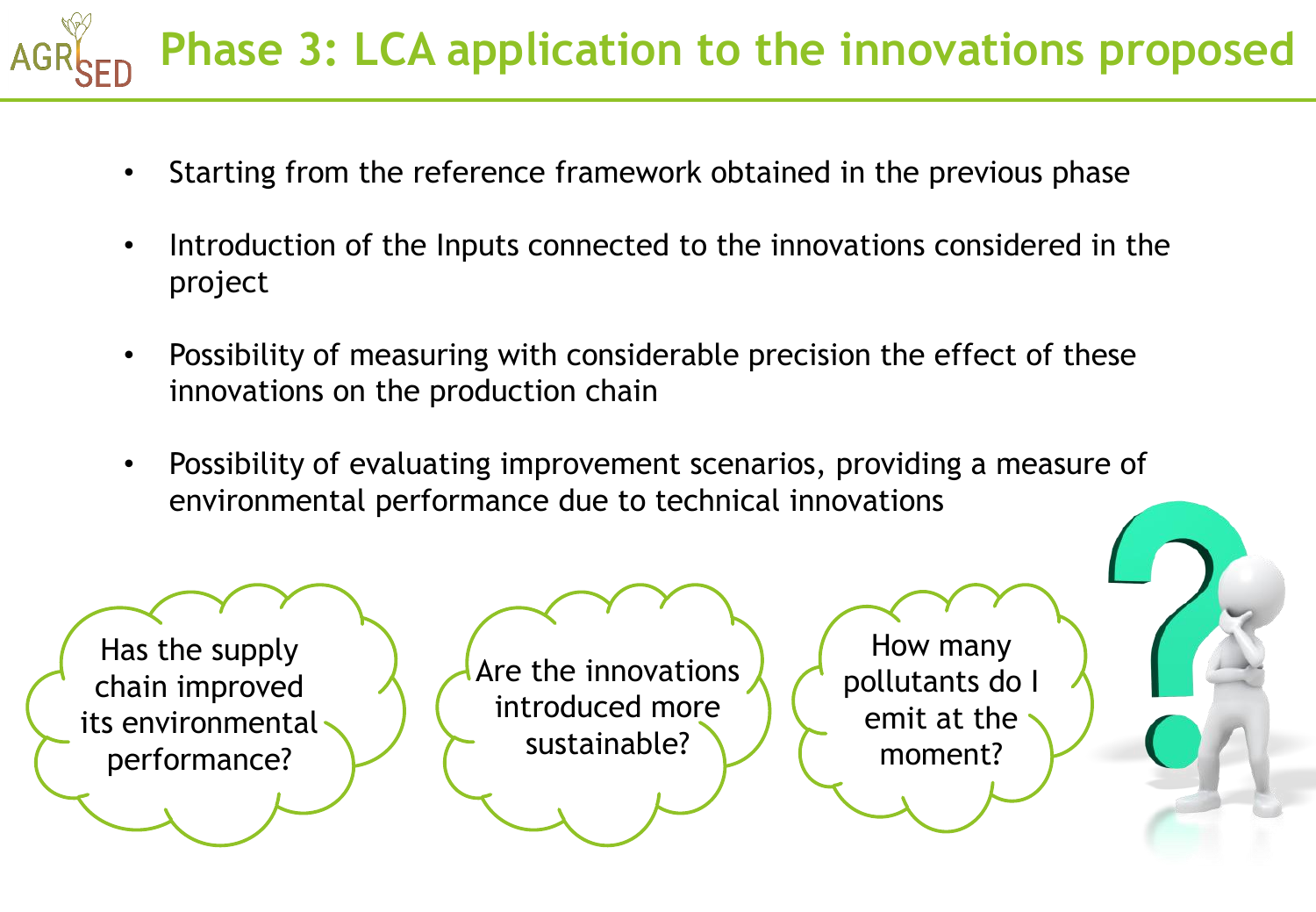## **Phase 4: data comparison and interpretation**

**AG** 



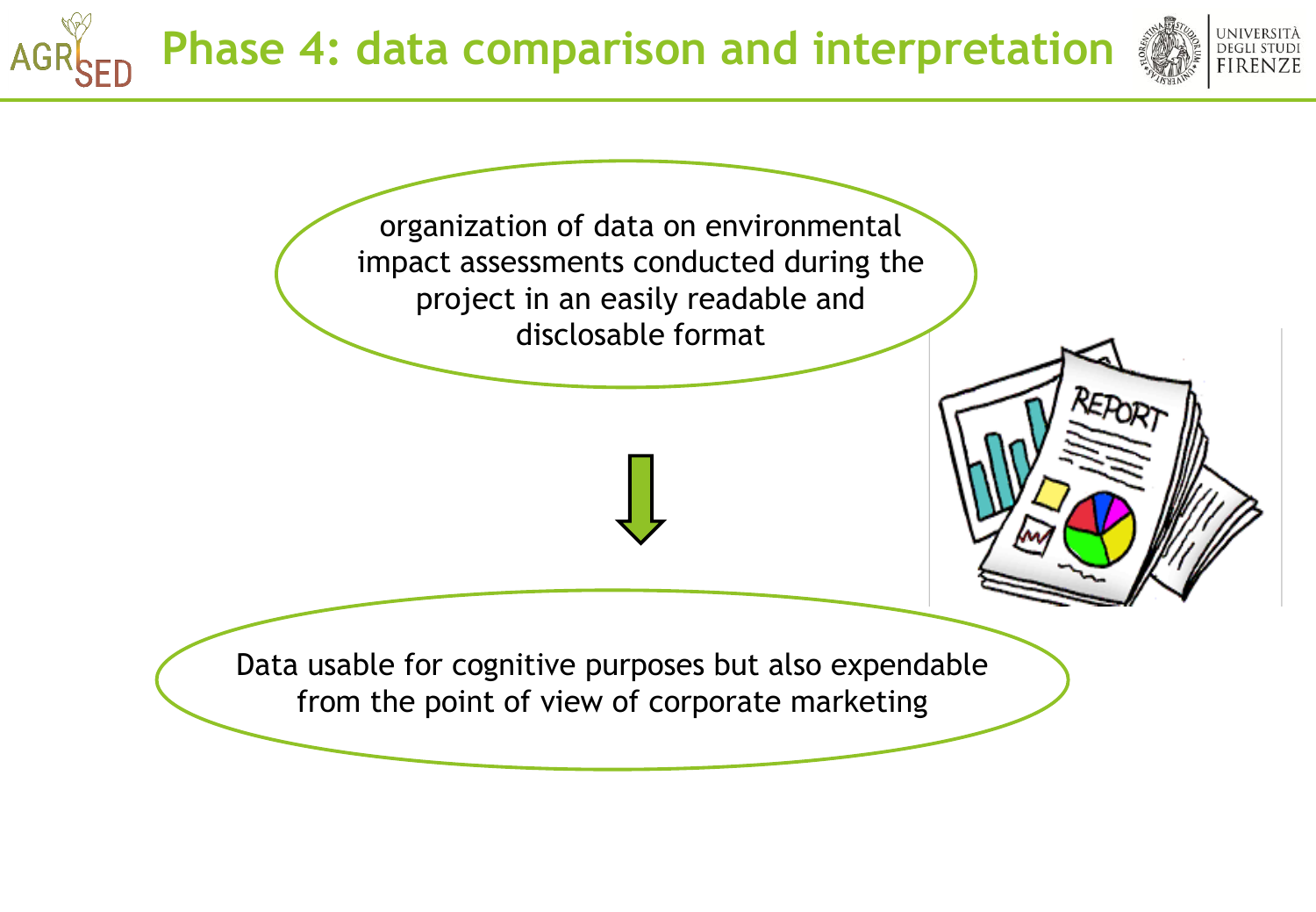



### Green waste and dreged sediments – keynotes and composting protocols

- Introduction
- Production of green waste in nurseries and dredged sediments
- Description of the matrices
	- **Preparatory phase**
	- Creation of the heap
	- Oxidative phase
	- Stability and maturation phase
- Roll-over and chemical/physical monitoring protocol
- Technical data for the composting site in Tuscany